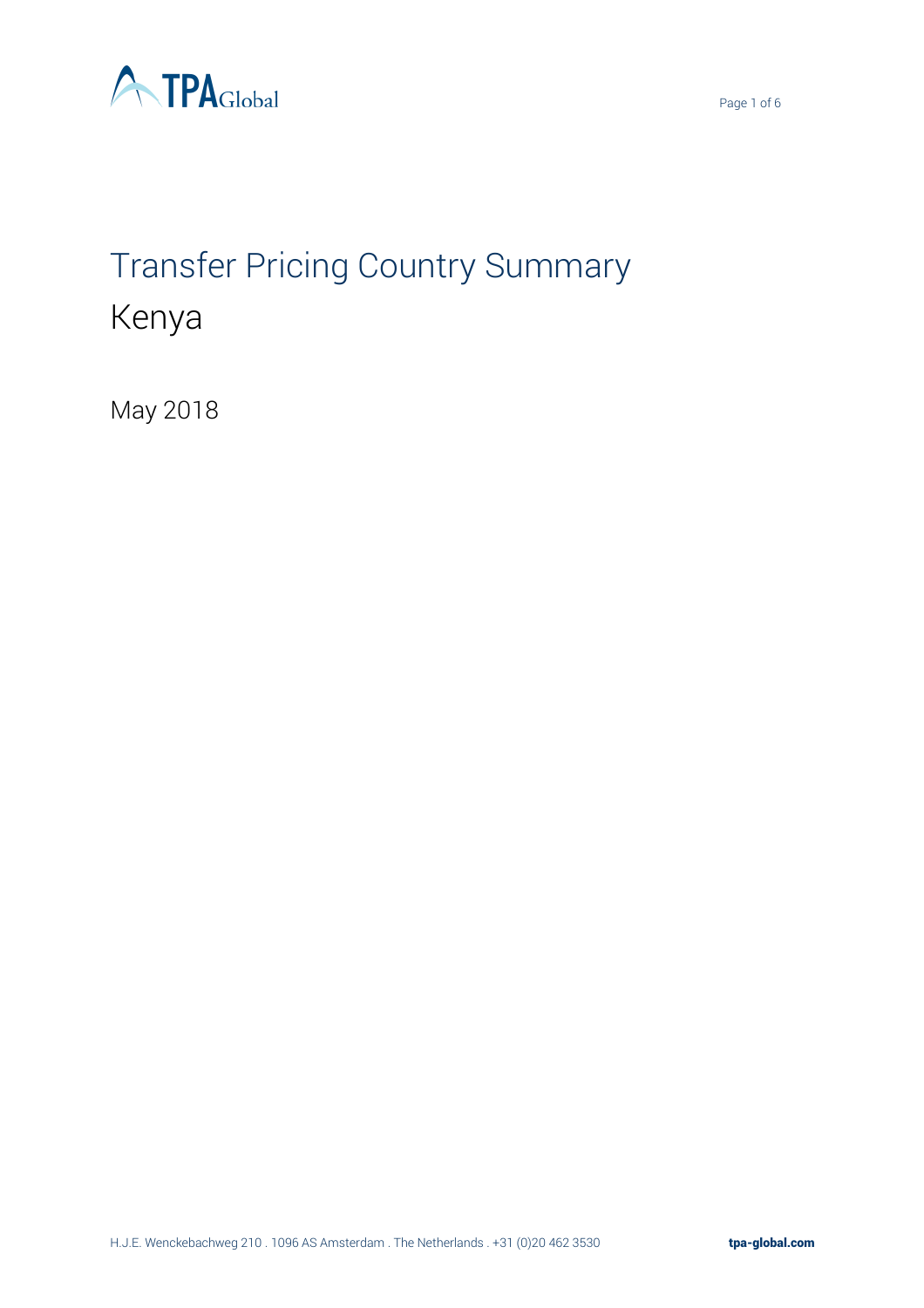

# Legislation

#### **Existence of Transfer Pricing Laws/Guidelines**

Kenya introduced Transfer pricing rules in 2006 to supplement the provisions of section 18 (3) of the Income Tax Act (ITA) 2006, Cap 470, as amended by the Income Tax rule, 2012 and Income Tax rule, 2014.

Section 18(3) of the Income Tax Act empowers the Commissioner of Domestic taxes to adjust the profits accruing to a resident corporate person from intercompany transactions with non-resident persons to reflect such profits that would have accrued, if the transaction was conducted at arm's length by independent parties.

The Minister is also empowered to issue guidelines for the determination of the Arm's Length value of a transaction, and to specify further requirements to foster the TP provisions, especially the documentation requirements.

#### **Definition of Related Party**

Entities are regarded as related if each participates in the capital, control and management of the business of both, be it within or out of the Kenyan borders, or if a third person has direct or indirect participation in the management, control or capital of both of the business of the other. Also, any individual who is associated by marriage, is a blood relative or has an affinity to an individual involved in the management, control or capital of the business of the other is considered to be a related party. The minimum threshold for control is 25% of the shareholding or voting power in the entity, unless the type of corporation implies other specifications.

#### **Transfer Pricing Scrutiny**

Kenya is one of the African countries with a high risk, and requires maximum TP scrutiny. The Kenya Revenue Authority (KRA) has established a Transfer Pricing unit with a team of about 15 officers. The TP Unit is charged with TP audits as demonstrated by its aggressive request for taxpayers to furnish documentation. Generally, selection for audit is based on risk profiles, with considerations including but not limited to the following factors:

- Consistency in tax remittances gauged through trend analysis;
- Benchmarking against sector or industry statistics;
- Intelligence gathering including information supplied through the KRA's Information Reward Scheme;
- Industry/ sector peculiarities such as prevalence of cash transactions, offshore activities;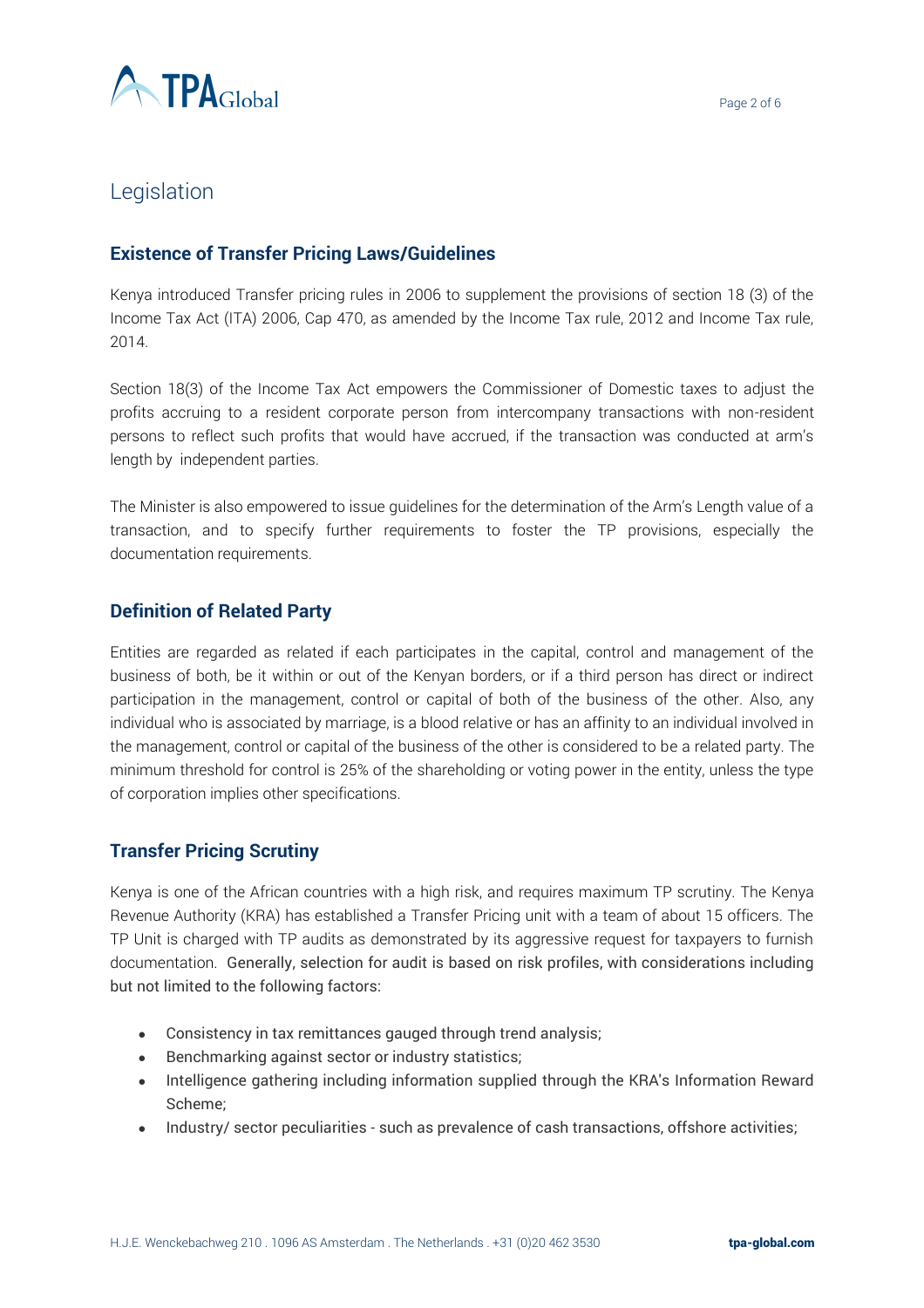

- Special considerations such as large investment deductions or transfer pricing for multinationals;
- Compliance record determined through results of past audits, nil and non-filer returns;
- Record of persistent losses and general random selection.

Audits are generally carried out within the taxpayers premises, could comprehensive or single-issue audits.

The Kenya Revenue Authority conducts periodic refresher courses for its officials on a wide range of issues. It also operates a 'Kenyan Revenue Training Institute (KRATI)' in Mombasa, which, in partnership with other foreign institutions delivers specialist training and capacity building to its staff. It is therefore no doubt that scrutiny on TP matters by the KRA is extremely high.

## **Transfer Pricing Penalties**

The KRA relies on tax revenue to fuel the country's economic growth. Thus, contravention of any Tax Law is highly penalized. The provisions of the Income Tax Act relating to fraud, failure to furnish returns and underpayment of tax also applies to transfer pricing, thus:

- Failure to furnish a tax return or give notice to the commissioner as required is penalized by an additional tax equal to 5% of the normal tax;
- Failure to file a provisional return as requested by the commissioner exposes the taxpayer to an additional tax of 3% of the normal tax;
- An omission to include taxable income, or claims of undue tax reliefs, incorrect tax statements, fraud, or gross negligence is penalized with a tax not exceeding two times the normal amount chargeable; or a fine not less than 1000KS and or more than 50,000KS with respect to each return; and,
- If any amount of tax remains unpaid after the due date, a penalty of 20% of the amount immediately becomes due, except where tax installment penalties are applicable.

## **Advance Pricing Agreement (APA)**

There is presently no mechanism in the Act for an Advanced Pricing Agreement between the KRA and a Taxpayer.

#### **Safe Harbor**

In a bid to deter mass debt financing by non-resident intercompany transactions, the Kenyan thin capitalization rules are applied when the debt/equity ratio exceeds 3:1. Thin capitalization is calculated by taking into effect negative reserves; effective since 13 June 2008.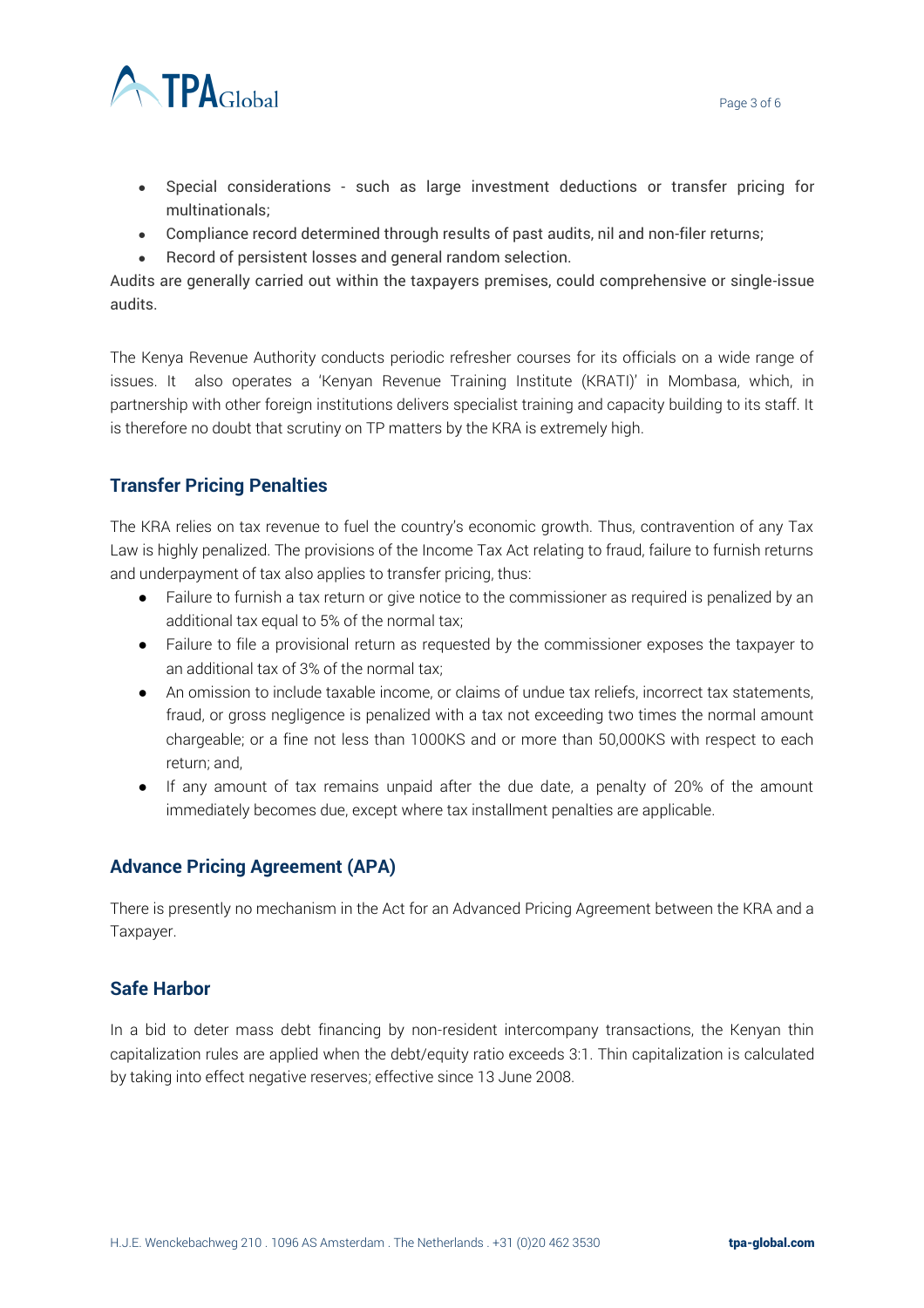

# Documentation And Disclosure Requirements

## **Tax Return Disclosure**

According to the Act, the Commissioner may by a notice in writing, require a person to furnish within thirty days a tax return for income, constituting any year of income. The tax return must contain a full and true statement of the income; deemed income; liable to tax and a documentation to substantiate the return as required; including a declaration signed by the person, or persons in whose name it is assessed. A form for the tax return is available online and it requires names of the foreign related party and disclosure of raw material used or transactions of trading stocks carried out.

## **Level of Documentation**

With the strict transfer pricing documentation requirement, MNE' must document their intercompany transactions. The time taken to respond to the KRA requests (about 3 months) may give reason why voluntary compliance is relatively low. However, the KRA requires a detailed documentation from the taxpayer, which includes:

- The method used in determining the transfer price and the reasons for its selection;
- The application of the method including the calculations made and price adjustment factors considered;
- The global organizational structure of the enterprise;
- Details of the transactions under consideration;
- The assumptions, strategies and policies applied in selecting the method and such other background information as may be necessary regarding the transaction.

## **Record Keeping**

Tax records, all receipts and expenses, of goods purchased and sold and accounts, books, deeds, contracts and vouchers, which in the opinion of the Commissioner are adequate for the purpose of computing tax, must be kept for a period of at least 10 years. The Commissioner may equally order the preservation of such tax documentation; contravention of which may expose the taxpayer to penalties not exceeding twenty thousand shillings as the Commissioner deems fit.

## **Language of Documentation**

Tax returns, records or other documentation must be prepared and submitted in the English or Swahili language, at the time the transfer price is arrived at.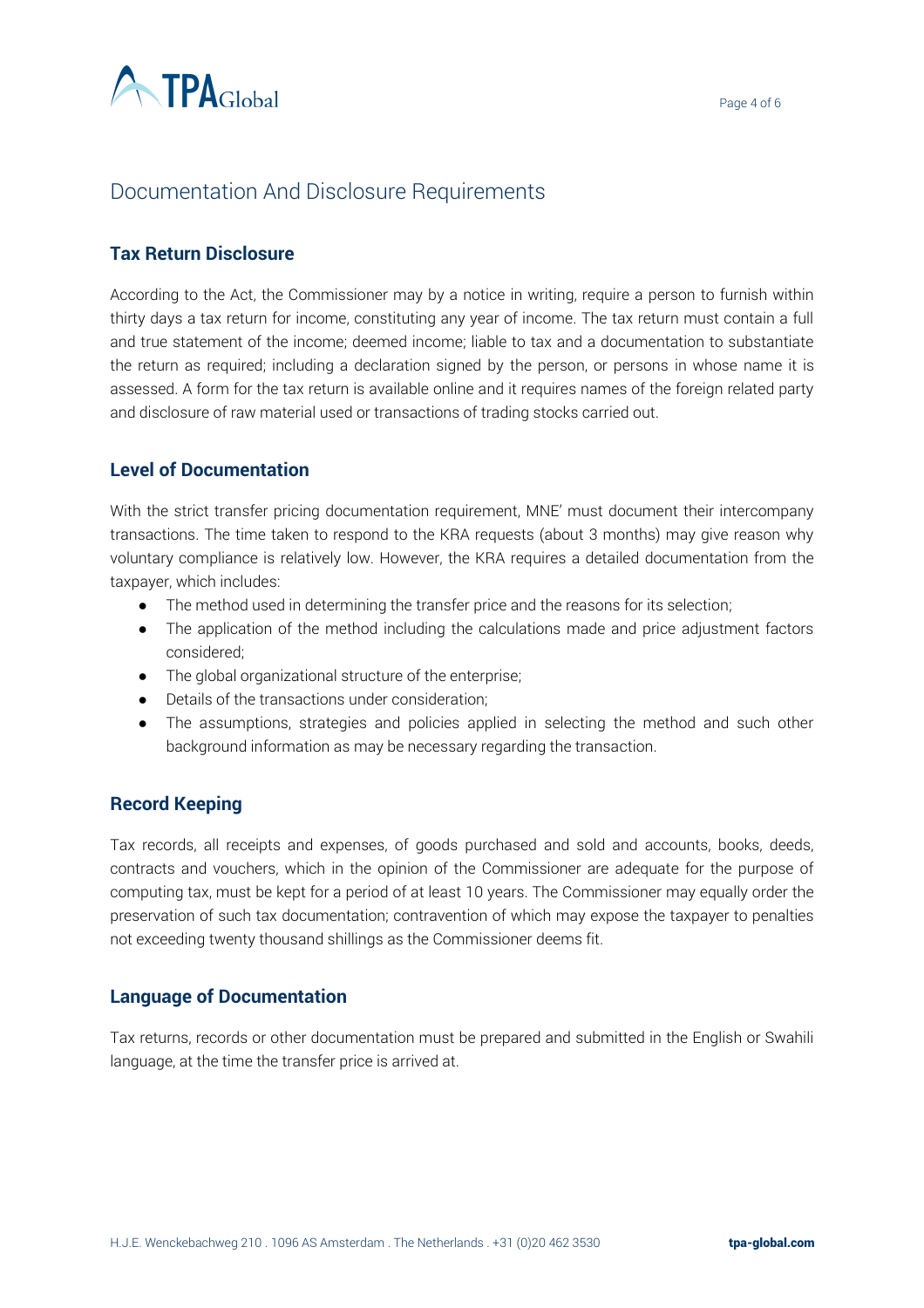

## **Small and Medium Sized Enterprises (SMEs)**

There is currently no special regime for Small and Medium sized enterprises in the Kenyan transfer pricing rules.

#### **Deadline to Prepare Documentation**

There is no statutory deadline for the preparation of documentation.

#### **Deadline to Submit Documentation**

The KRA requires Transfer pricing documentation be furnished within 30 days upon request by the commissioner. Tax return deadlines are due on the last day of the sixth months following the end of the business accounting period/date.

# Statute Of Limitations

In Kenya, the statute of limitations for transfer pricing assessments is seven years after the relevant year of income; unless the Commissioner has reasonable cause to believe that fraud or gross or willful negligence has been committed in connection with, or in relation to tax for a year of income.

# Transfer Pricing Methods

In principle and practice, in the absence of the arm's length price in intercompany transactions, the Income Tax Act provides for a substitution of the price by the actual market price. In so doing the Kenyan High court acknowledged the 'OECD Transfer Pricing Guidelines' represents the international accepted standard and principles used in applying transfer pricing rules. The OECD guideline is thus applicable in the absence of a specific guidance in the Kenyan TP rule. The Transfer Pricing methods that pertain in Kenya as per the Income Tax Act (ITA) are:

- The Comparable Uncontrolled Price Method (CUP);
- Resale Price Method (RPM);
- Cost Plus Method (C+);
- Transactional Net Margin Method (TNMM) and the
- Transactional Profit Split Methods (PSM)
- And such other method as may be prescribed by the commissioner from time to time, where in his opinion and in view of the nature of the transaction, the arm's length price cannot be determined using any of the methods contained in the guidelines